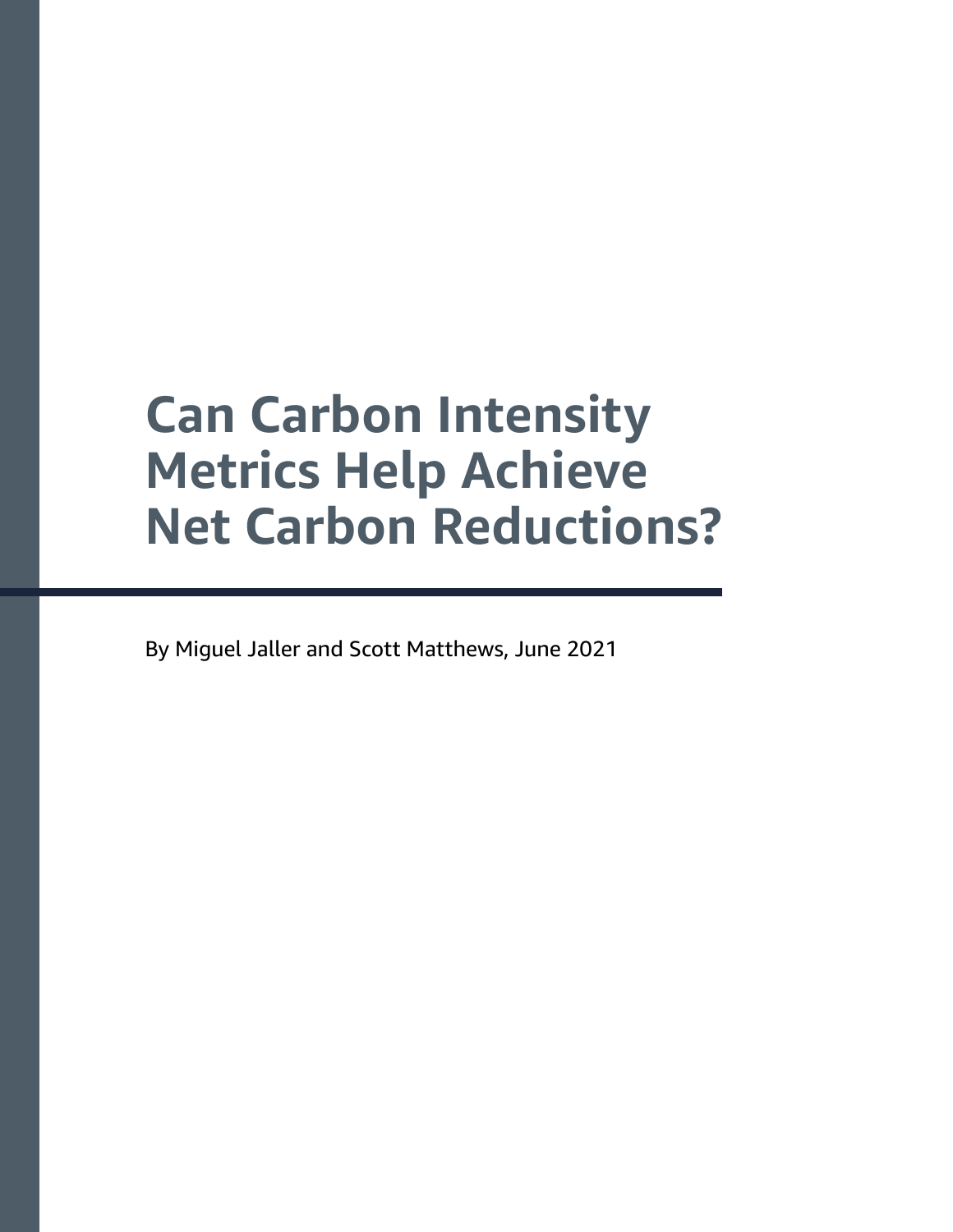# **Abstract**

Various global efforts have led to calls to reduce greenhouse gas (GHG) emissions to mitigate the effects of global warming. The most recent action, the Paris Agreement, seeks to reduce GHG emissions to limit warming to no more than 2 degrees Celsius by 2050.

As a result, different entities (e.g., countries, industries and companies) have been quantifying their GHG emissions and setting reduction targets to meet these goals. The measures used to track emissions and reduction performance vary, but include total emissions as well as intensity-based metrics such as carbon emissions per unit of GDP or revenue. Both approaches have value when trying to reduce emissions, though, there are key differences between them. While total emissions are important because of the need to reduce overall emissions, they do not speak about the efficiency of the entity in its use of resources, and whether changes in total emissions are due to positive or negative economic growth, for example. On the other hand, intensity-based measures provide an indication of such efficiency, and although having intensity improvements do not guarantee reductions in total emissions (at least in the short term), they indicate a trajectory (i.e., they show whether an entity is emitting less for a unit of output or not) or allow evaluating investments needed to decarbonize. Moreover, comparing intensitybased measures with economic growth helps to identify if entities are decoupling their economies to eventually drive absolute decarbonization.

In this paper, we analyze reporting by countries and the private sector to evaluate the role of carbon intensity as a metric for tracking emissions over time, to help entities determine progress towards emission reduction goals, and to identify approaches to evaluate fast growing countries' and companies' path to carbon reductions. The analyses show the benefits of intensity-based metrics, especially for entities experiencing rapid growth. These entities generally need to make significant capital investments (e.g., infrastructure, processes, equipment) that may not have a short-term payoff with respect to carbon reductions. Therefore, tracking intensity-based metrics can provide evidence of the effectiveness of such investments; the metrics could be used to set targets or as criteria during investment decisions; and they can help anticipate future carbon emissions.

Overall, the long-term focus needs to be on reducing total emissions. Concentrating only on reducing carbon intensity is insufficient. In the interim, net reduction targets can serve as the lever to identify the magnitude of intensity-reduction requirements needed, especially for fast-growth entities.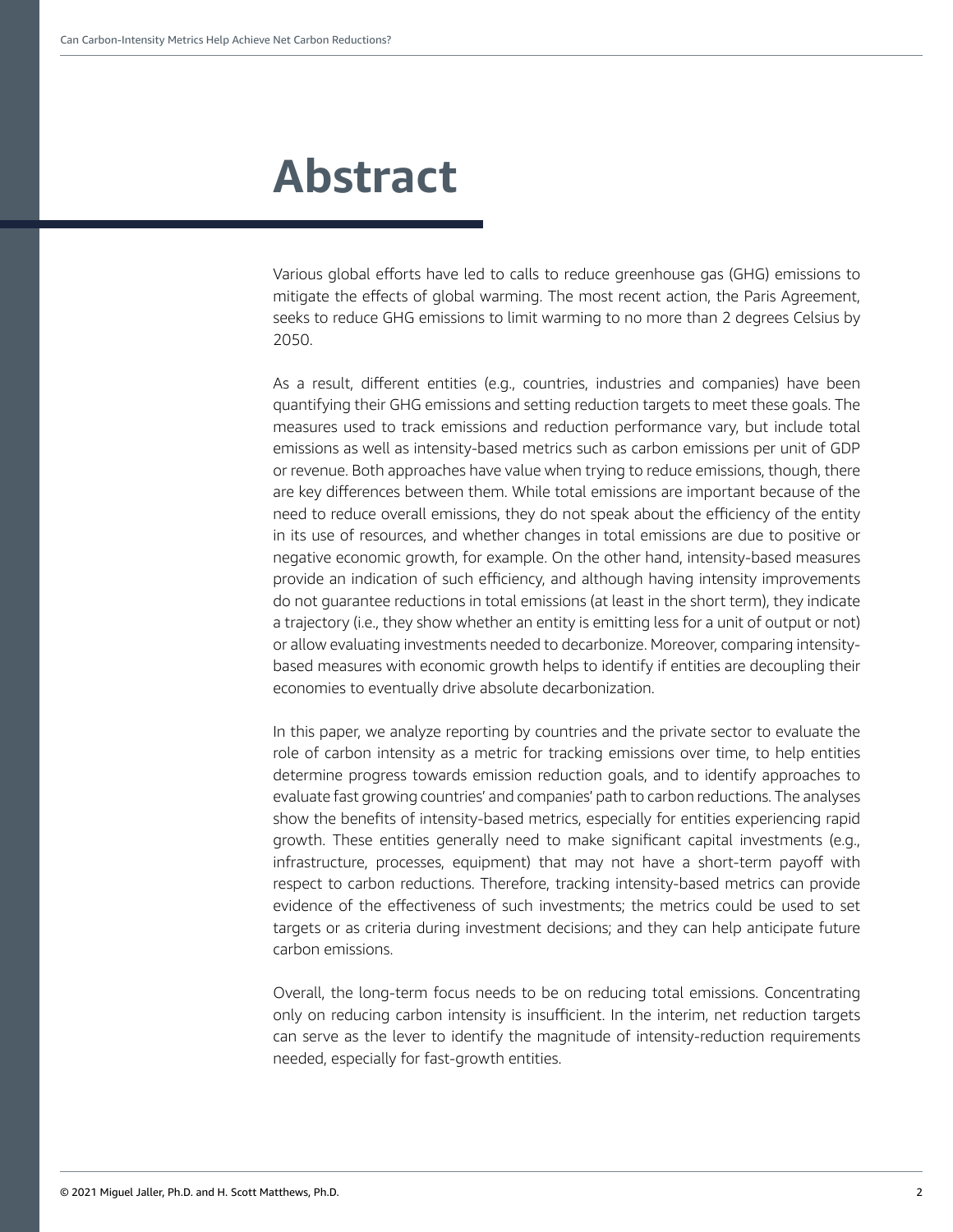#### **Introduction 1**

As global awareness of the relevance and importance of greenhouse gases (GHGs) has increased in the last few decades, pressure has grown for entities to quantify their emissions. To effectively manage and reduce emissions, credible estimates need to be gathered that identify the GHGs emitted, as well as quantifying the volume of releases for those entities that cause them.

Previous general discussions about the need to reduce global carbon emissions in the future have become more focused in recent years, such as the Paris Agreement call to substantially reduce global emissions to keep average temperatures from increasing beyond 2 (preferably 1.5) degrees Celsius this century. Achieving such an outcome will require action by various entities such as individuals, companies, industries, cities and countries.

Entities generate emissions from a wide range of direct and indirect processes, including but not limited to the generation of electricity, physical or chemical processing, transportation, use of products or services, and waste disposal, among others. In addition to carbon dioxide (CO<sub>2</sub>), various other chemicals are classified as GHGs when emitted. The Kyoto Protocol also considers methane, nitrous oxide, sulfur hexafluoride, and various forms of hydrofluorocarbons (HFCs) and perfluorocarbons (PFCs) as GHGs. While the combustion of fossil fuels is the majority source of global GHGs, other non-combustion and natural activities also lead to emissions.

Generally, entities concerned about their GHG emissions need to quantify all of these substances, and many follow reporting protocols with set guidelines and also have third party verification of emissions. A number of these entities have been taking (unilaterally, voluntarily or mandated) action to reduce their GHG emissions, for example by participating in global treaties (i.e., the Paris Agreement goals of carbon reduction), industry targetsetting, corporate-led initiatives, and compulsory programs, among others. Such activities typically commit an entity to a target to reduce its future 'total carbon emissions' or 'carbon footprint' against the emissions levels of a year in the past (i.e., a 20% reduction from 2000 GHG emissions levels by 2030), or to improve process efficiency to generate less (i.e., 25%) emissions per unit of output or "carbon intensity."

While some of these are laudable targets, it is important to recognize that the shapes and forms of these targets are rather different, as well as their outcomes. One of the main sticking points of global negotiations on carbon reduction is how to set goals for developing countries that are growing fast vs. developed countries that are established and growing much more slowly. The developing nations have argued convincingly that they should be judged on reducing their carbon intensity, rather than simply on reducing their total carbon.

This idea is also relevant for large entities in dynamic and fast-growing industries, for which evolving market conditions, complex corporate structures, and the very nature of their growth generate the need to develop appropriate measures that reflect such behaviors, and more importantly, allow them to incorporate technological innovation and economic transitions in their quest for decarbonization.

Consequently, the objective of this paper is to provide a general understanding of approaches to tracking carbon emissions, including a discussion of metrics and methods with examples, and pathways towards global decarbonization. The paper will provide discussions both general and specific to fast-growth companies, with examples and market trends, focusing on carbon intensity reductions.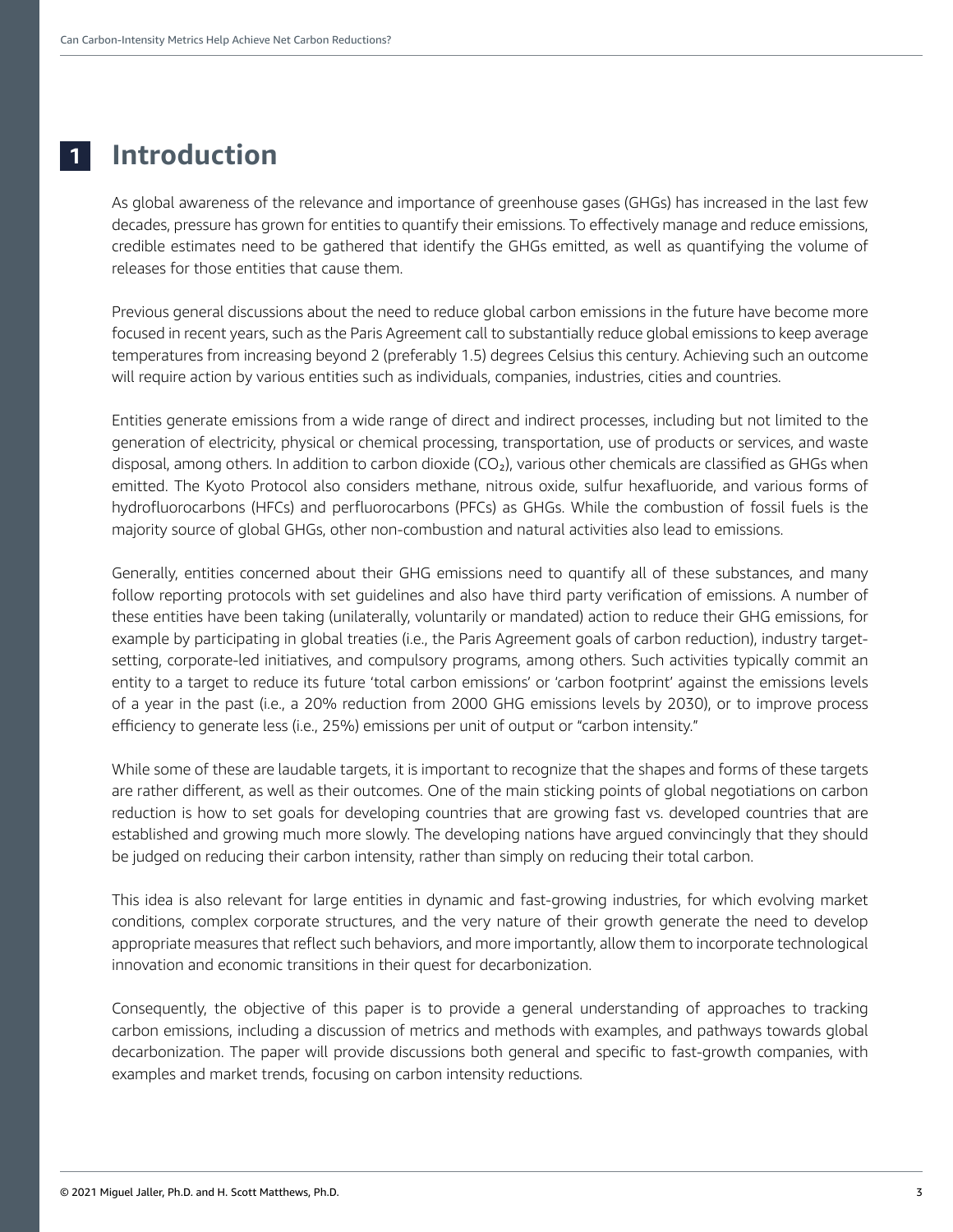#### **Metrics and Methods Used to Track Carbon 2**

Various metrics have been developed over time to help to measure GHG emissions for entities, and entities can choose which to use in their reports, or the data they provide.

## Carbon Footprint (Total Emissions)

The most basic and common metric used to express GHG emissions by an entity is to quantify the **total GHG emissions, also known as the carbon footprint**, which is typically measured by adding up all of the carbonequivalent GHGs emitted. The Intergovernmental Panel for Climate Change (IPCC) studies which chemicals act as GHGs (i.e., which when emitted to the atmosphere can lead to warming). IPCC has also promoted the use of a weighting function to convert all GHG emissions into equivalent emissions of carbon dioxide (CO<sub>2</sub>), the most prevalent greenhouse gas. The weighting function prescribed by IPCC uses so-called global warming potential (GWP) values to convert emissions of all GHGs to equivalent emissions of CO<sub>2</sub>, also called CO<sub>2</sub>-equivalents or CO<sub>2</sub>e. GWP refers to the ratio of radiative forcing resulting from the emission of one kilogram of a GHG compared to the emission of one kilogram of CO<sub>2</sub> over a period of years. While IPCC lists about 25 chemicals as GHGs, most global emissions come from CO<sub>2</sub> (~82%), methane (CH4) (~10%), and nitrous oxide (N2O) (~6%)<sup>1,2</sup>. The GWP values used when considering emissions of methane over a 100-year period are 28-36, and 265-298 for nitrous oxide for a 100-year timescale (IPCC 2013 - AR5). Overall, when entities measure and report their carbon footprint, they are reporting total emissions in units of CO2e.

The U.S. EPA has maintained an inventory of U.S. GHG emissions since 1990 (i.e., the carbon footprint for the U.S.). In that time, emissions have increased from 5.1 billion metric tons (mt) of  $CO<sub>2</sub>e$  (also referred to as 5 billion mt CO2e), to about 6.1 billion mt CO<sub>2</sub>e in 2005, and then decreased to about 5.2 billion mt CO2e in 2019<sup>3</sup>. Emissions from most U.S. companies and industries have generally followed a similar path, with early awareness of emissions, and emissions increasing over time, but beginning to reduce in the past 5 years. However, CO2e emissions from transportation have not reduced over time, increasing from less than 1.5 billion mt in 1990 to more than 1.8 billion mt in 2019 (EPA, 2021).

Total emissions can be detailed in various ways, and a variety of boundaries have been drawn to help emphasize the broad role that entities have in generating GHG emissions. A popular categorization used by companies and industries is the use of increasingly encompassing "Scopes," as developed by the World Resources Institute (WRI) and World Business Council for Sustainable Development (WBCSD). The general definition of Scope 1 emissions is emissions that occur under the direct control of an entity. For example, a company that owns factories that burn fuels and generate carbon dioxide are releasing Scope 1 emissions. Scope 2 typically adds the emissions associated with the direct consumption of purchased energy (but where the generation of that energy does not happen at the site of the entity). For example, a company that uses electricity for their factories causes Scope 2 emissions to occur. Finally, Scope 3 relates to all other upstream and downstream emissions associated with an entity's activities, although entities reporting Scope 3 emissions do not generally include all possible up and downstream activities. Common upstream activities are other supply chain purchases such as the manufacture of materials and the subcomponents of inputs to a factory. Common downstream activities are the use and disposal of products

<sup>1</sup> Source:<https://www.ssga.com/library-content/pdfs/insights/carbon-footprinting-an-anvestor-toolkit.pdf>

² Source: <https://www.epa.gov/ghgemissions/inventory-us-greenhouse-gas-emissions-and-sinks>

³ Source: <https://www.epa.gov/sites/production/files/2021-04/documents/fastfacts-1990-2019.pdf.pdf>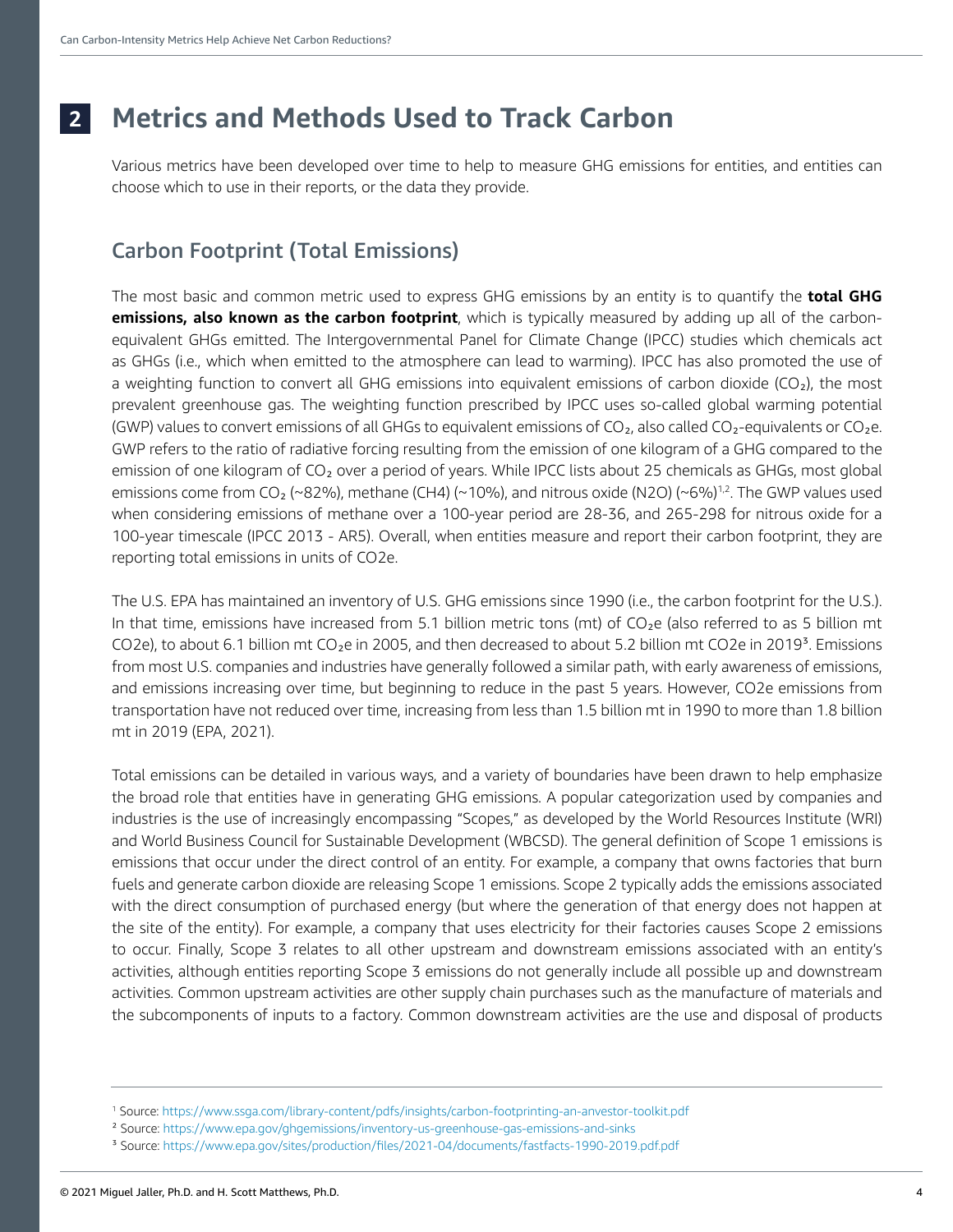made by a company. So-called "Scope 3 inventories" track emissions across all 3 Scopes and are typically noted on a total mt CO<sub>2</sub>e basis.

For companies that want to voluntarily disclose GHG emissions, the most popular global GHG registry currently is CDP. CDP manages data for more than 5,000 companies around the world that report Scope 1, Scope 2, and/or Scope 3 emissions. Practically, the data consist mostly of large companies who can more easily afford the expenses associated with the collection and reporting of emissions data and contract services for third-party verification. Smaller or medium-sized companies may not be spending the same amount of resources to track and report their emissions. To add to the multiplicity of reporting methods, there are also several carbon reporting verification standards<sup>4</sup>.

As the Scope boundaries are expanded, more emissions are represented. To give context to this, the figure below compares estimated Scope 3 emissions versus Scope 1+2 emissions for selected companies in the tech, retail, and logistics industries. Scope 3 emissions are generally far higher for most companies across different industries, except for industries that are fossil-fuel intensive in their direct activities, such as materials and utilities.







### Emerging Carbon Metrics

Total carbon emissions (e.g., in mt CO2e as listed above) are not the only metric used to track GHG emissions, in part because reporting a total number gives little insight into other aspects of the entity, such as whether it is growing or becoming more efficient. The most common metrics are measures of **carbon intensity (CI)**, which generally track total carbon emissions divided by some activity. Commonly used activity measures include both physical like total units of production, or economic. As a physical activity example, in the electricity generation sector, a common intensity metric is CO2e emitted per kilowatt-hour of electricity generated (mt CO2e/kWh). The use of economic activities such as Gross Domestic Product (GDP) (for countries) or revenues (for firms) have been adopted and promoted by groups such as S&P Dow Jones in their CI indices. For financial services and investment analysis, a common intensity is GHG emissions per unit of revenue (e.g., mt CO2e/dollar of revenue). Financial metrics can be

<sup>4</sup> Source:<https://www.cdp.net/en/guidance/verification>

Note: \*, \*\* No Scope 3 data available. Walmart reports that Scope 3 emissions represent about 90% of emissions [\(https://www.walmartsus](https://www.walmartsustainabilityhub.com/media-library/document/project-gigaton-accounting-methodolo)[tainabilityhub.com/media-library/document/project-gigaton-accounting-methodology/\\_proxyDocument?id=00000165-159f-d0cc-ab77-](https://www.walmartsustainabilityhub.com/media-library/document/project-gigaton-accounting-methodolo) [95ff84350000](https://www.walmartsustainabilityhub.com/media-library/document/project-gigaton-accounting-methodolo)).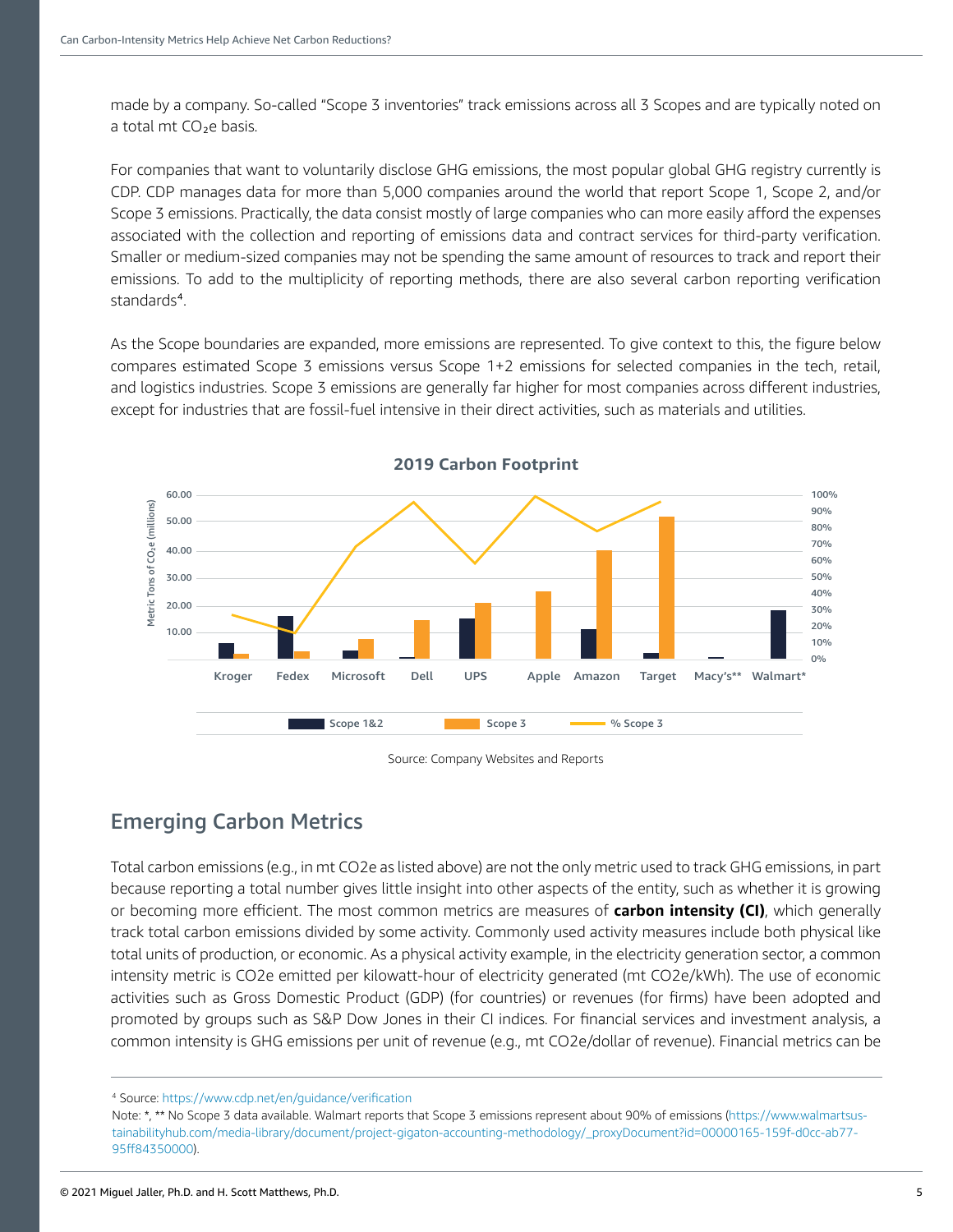generally used across many entities, while those that use physical units are most useful to aggregate or compare across businesses and industries with common products. Generally, these CI ratios normalize environmental impact data against business performance or activity (either for fast-growing or shrinking businesses) and allow for benchmarking and performance analyses. CI ratios, when reported in addition to total emissions, represent a valuable way to track carbon performance, and whether companies are "decoupling" their business growth from their carbon emissions.

The inverse of CI ratios, known as **productivity or efficiency ratios**, express the output as a function of the GHG impact (e.g., revenue per GHG). Other related metrics, include **percentage indicators**, which express the relationship between two similar outcomes, for example, the change in emissions from the current year compared with a reference year (e.g., 20% GHG reduction in 2020 compared to 1990).

The potential concern with efficiency-based metrics and targets is that while they may provide indications of a trajectory, they do not guarantee eventual reductions in net emissions, which will be required globally. However, they are a valuable tool that provides an indication of current intensity trajectories; the bottom line is that they do show whether an entity is emitting less for a unit of output or not. It is hard to imagine the case in which an entity could sustain or increase economic growth and achieve total carbon reductions without a clear path of CI reductions. Likewise, as mentioned above, decoupling means that a decreasing carbon footprint for a company or industry in decline is not a significant achievement.

Whether total carbon footprint or CI, these metrics are used by entities for various purposes such as reporting and verification for programs such as the U.S. EPA Climate Leaders, WWF Climate Savers, the World Economic Forum's Global GHG Register, the EU GHG Emissions Allowance Trading Scheme, the European Pollutant Emission Registry and Respect Europe, among others. Additionally, they are key for setting improvement targets.

## Using Metrics to Set Targets

While many entities are pursuing carbon reduction targets, the most common targets are being set based on total carbon emissions (also referred to as reducing "absolute" emissions). However, various entities are pursuing reductions in CI as opposed to exclusively pursuing absolute carbon emission reductions. An example of this is the carbon reduction targets of those developing countries that are experiencing large growth; for instance, instead of committing to total emission reductions in the short term, China committed to reducing CI, and then more recently transitioned to total emission reductions. What this means practically is that while their overall emissions may continue to increase, given the continuing growth of the economy, they are trying to reduce emissions per unit of GDP. Consequently, their country will trend to being more carbon efficient, but meanwhile emissions may continue to increase, albeit at a lower rate. The argument is that if they had to commit to trying to reduce emissions while still growing the economy at a much higher rate than other economies, it would be not only a highly difficult task, but an inequitable one.

Overall, targets based on total carbon emissions seek to reduce a specified quantity of GHGs, which can generate net reductions of emissions to the atmosphere. These targets can be perceived as environmentally robust, generating trust from multiple stakeholders as the target outcomes are absolute targets, not relative ones. However, total carbon emission-based targets do not provide information about the efficiency and intensity of the operations involved with respect to their carbon emissions. That is, even under very inefficient systems (i.e., higher emissions per unit of output), total carbon emissions can decline if production and output declines (i.e., it could exemplify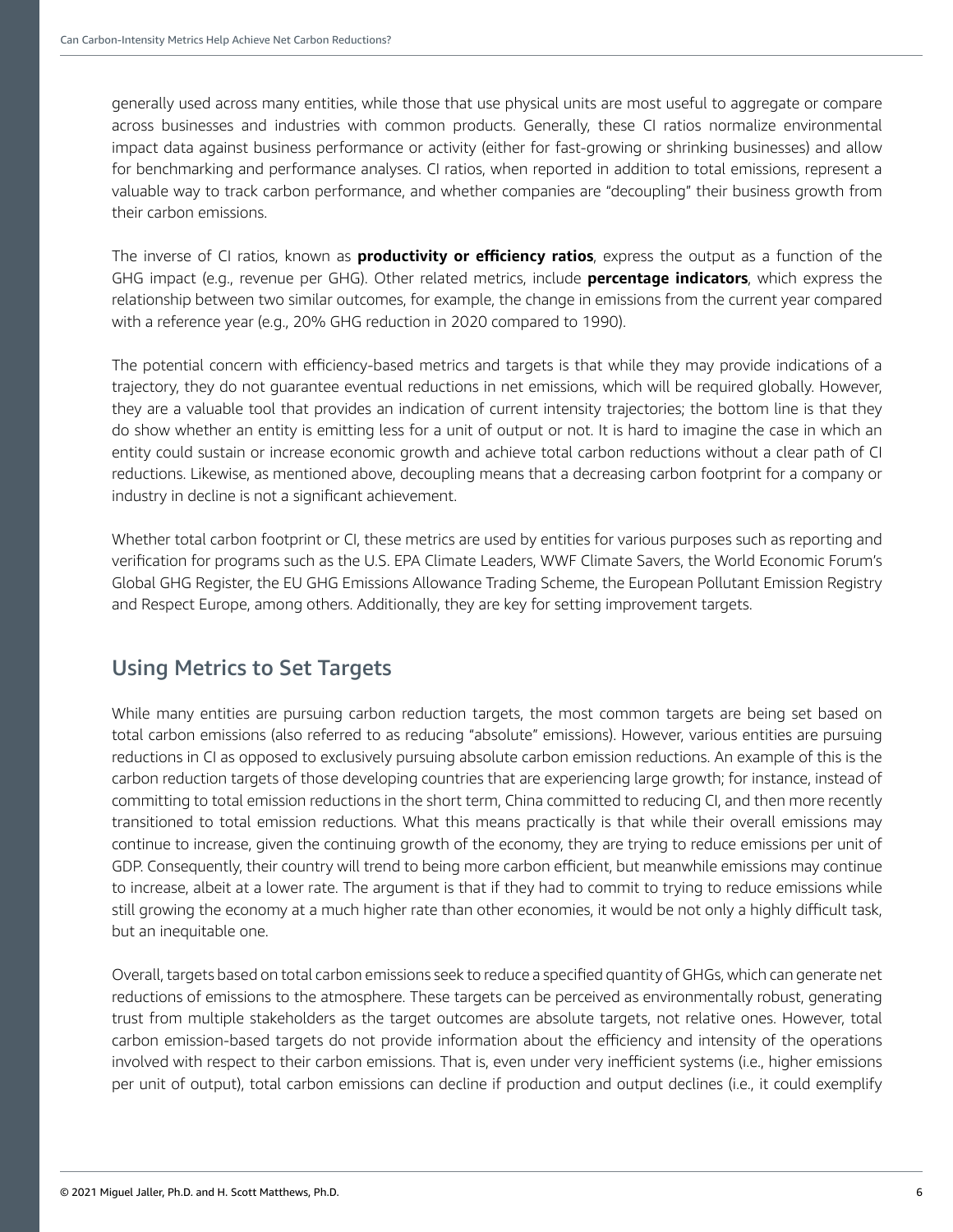less business or less growth), rather than carbon reduction. This is of particular concern to fast-growth companies and sectors for which production and output are expected to increase. Without a way to decouple its emissions trajectory from its projected growth, setting net reduction targets can be seen as hampering growth, especially if the CI improvements are not sufficient to compensate for the net increase resulting from growth.

#### **Carbon Data and Trends 3**

#### Data

Inventory data from entities interested in disclosing their GHG emissions may be directly released to the public periodically (e.g., through annual environmental, social and corporate governance-ESG-reports), and may also be submitted to GHG disclosure registries. Such registries have existed for more than a decade and provide online access to inventories submitted by an entity over time. Submission of this data may be mandatory or voluntary. There are several guidelines and standards for reporting, such as those set forward by the GHG Protocol<sup>5</sup>, Global Reporting Initiative<sup>6</sup>, the Sustainability Accounting Standards Board (SASB)<sup>7</sup>, and the Task Force on Climate-Related Financial Disclosures<sup>8</sup>, among others.

For U.S. companies, the GHG Reporting Program (GHGRP) registry<sup>9</sup> is managed by the EPA and requires only facility emitters from specific industries to annually report their GHG emissions. The GHGRP predominantly includes facilities related to power plants, petroleum and natural gas companies, refineries, chemicals, waste, metals, minerals, pulp and paper, miscellaneous combustion, electronic manufacturing, suppliers of natural gas and natural gas liquids, and electrical equipment production and use. Retailers and wholesalers are mostly not included. Since it is a facility-level program, GHGRP cannot serve as a registry of total emissions from companies, as companies may have activities in other areas that do not have submission requirements.

For countries, there are various online data sources for country-level inventories, which may be based on direct reports from countries or on estimates from NGOs. The prime example is the United Nations Framework Convention on Climate Change (UNFCCC), which has information on GHG emissions of all countries from 1990 to 2018 (the most recent consistent inventory year available). While not for whole countries, CDP manages data submitted by more than 800 cities and more than 100 regions around the world that are pursuing climate reduction targets. It is important to recognize that the various GHG registries mentioned above do not always include Scope 3 emissions.

## Global Trends

Resulting from the various reporting efforts and registries, aggregate data is accessible to identify some trends in overall carbon footprints. The figure below shows total GHG emissions emitted in the US in the past 30 years.

⁵ Source: [https://ghgprotocol.org](https://ghgprotocol.org/ )

<sup>6</sup> Source: [https://www.globalreporting.org/standards](https://www.globalreporting.org/standards/ )

<sup>7</sup> Source: [https://www.sasb.org](https://www.sasb.org/ )

⁸ Source: <https://www.fsb-tcfd.org>

<sup>&</sup>lt;sup>9</sup> Source:<https://www.epa.gov/ghgreporting/ghg-reporting-program-data-sets>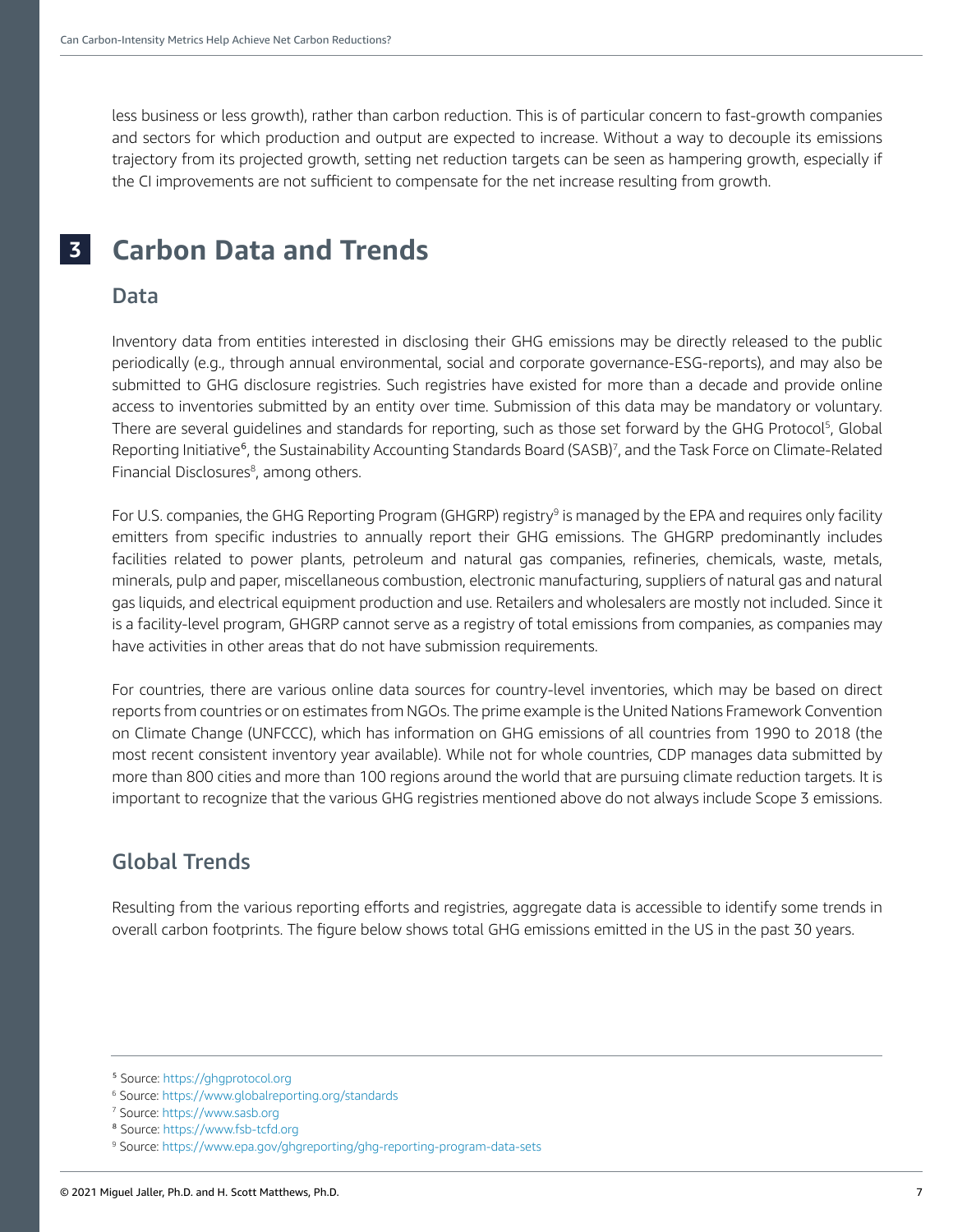



Emissions were generally increasing by about 1 to 2% per year until about 2004 (with a slight declining trend in growth after 1997), when they flattened, and subsequently have generally declined since the great recession. The latter is important, as it evidences the direct connection between emissions and economic activity, which is relevant to the discussion in this paper about emissions and the CI of industries and companies experiencing fast growth. Economic contraction during the great recession impacted manufacturing, industrial, and commercial activities, thus significantly decreasing emissions. After 2010, there seems to be a lack of convergence in the rate of change of U.S. emissions, showing the initial decoupling of the U.S. economy from its GHG emissions.

During this period, various industries in the U.S. have experienced diverse growth, which could be one of the reasons for such variance, in addition to reductions in CI and emissions from energy sources. For example, the following graph shows a high-level comparison of carbon-intensive industry GHG emissions in the past decade. All of these sectors were experiencing economic (and output) growth over this time. The decarbonization of the electric power industry is apparent, and while less apparent, most other carbon-intensive industries in the U.S. are decarbonizing as well.



#### **Annual Reported Direct GhG Emissions (2011-2019)**

10 Source: [https://www.epa.gov/ghgemissions/inventory-us-greenhouse-gas-emissions-and-sinks](https://www.epa.gov/ghgemissions/inventory-us-greenhouse-gas-emissions-and-sinks )

Source: U.S. Environmental Protection Agency<sup>10</sup>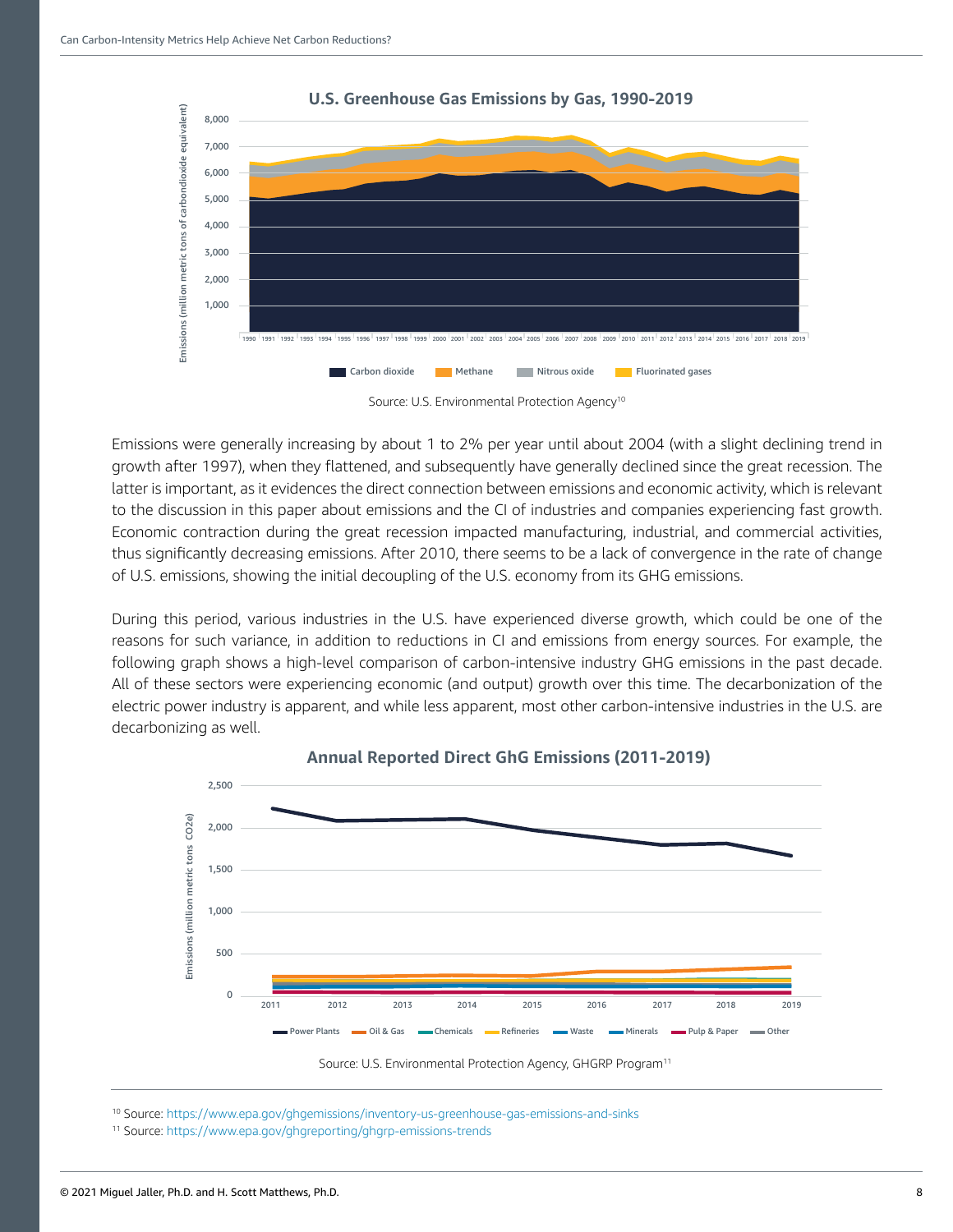What can be seen at the global level is that GHG emissions have generally been increasing, and in aggregate, were almost 40 GT CO2e in 2019<sup>12</sup>. According to data from the World Bank and OECD<sup>13</sup>, over the last 60 years, global average population growth has been about 2% (and is decreasing), and global economic growth has been about 3%. For many developed countries, a 3% growth rate is considered a typical and reasonable goal for an economy. However, developing countries are generally growing at rates higher than 3%. India and China have had economic growth of double or even triple the global rate for almost two decades. It is difficult to consider keeping emissions flat, let alone making progress on reductions (or at least at the same rate as the economic growth), when a country is still growing at a higher than average rate and making significant investments in physical infrastructure (e.g., buildings, highways, rail systems, etc.) to support higher standards of living for their people. While physical infrastructure is inherently carbon intensive, there are opportunities to "build better" in terms of infrastructure with lower carbon emissions (e.g., using low-carbon concrete). The figure below shows the growth in GDP for a sample of countries between 2014 and 2019. As shown, most countries are growing around the same (low) rate (with a slight declining trend in growth), with some outliers.



**Annual Percent Growth Rate of GDP by Country, 2015-2019**

Source: OECD. Stat, GDP (Expenditure approach), Constant U.S. dollars<sup>14</sup>

Many developed countries (including the U.S.) have had modest GHG reductions in recent years, but developing economies, most notably China, have seen continued increases in emissions along with its economic growth. The figure below shows absolute GHG emissions from 2007-2018 for selected countries. Most had relatively flat emissions, however, India and China showed noticeable, substantial increases (with the caveat that getting reliable data is easier from some countries than from others). These historical increases require context; specifically, that both countries serve as "factories to the world," and are making significant investments in infrastructure to support increases in their levels of production, and the associated ancillary systems (e.g., energy, transportation). In addition, part of their economic and carbon growth was fueled by taking production from other countries such as Japan and the U.S.

<sup>&</sup>lt;sup>12</sup> Source: [https://www.ipcc.ch/site/assets/uploads/sites/2/2019/06/SR15\\_Full\\_Report\\_High\\_Res.pdf](https://www.ipcc.ch/site/assets/uploads/sites/2/2019/06/SR15_Full_Report_High_Res.pdf)

<sup>13</sup> Source:<https://data.worldbank.org/indicator/NY.GDP.MKTP.CD>

<sup>14</sup> Source:<https://stats.oecd.org>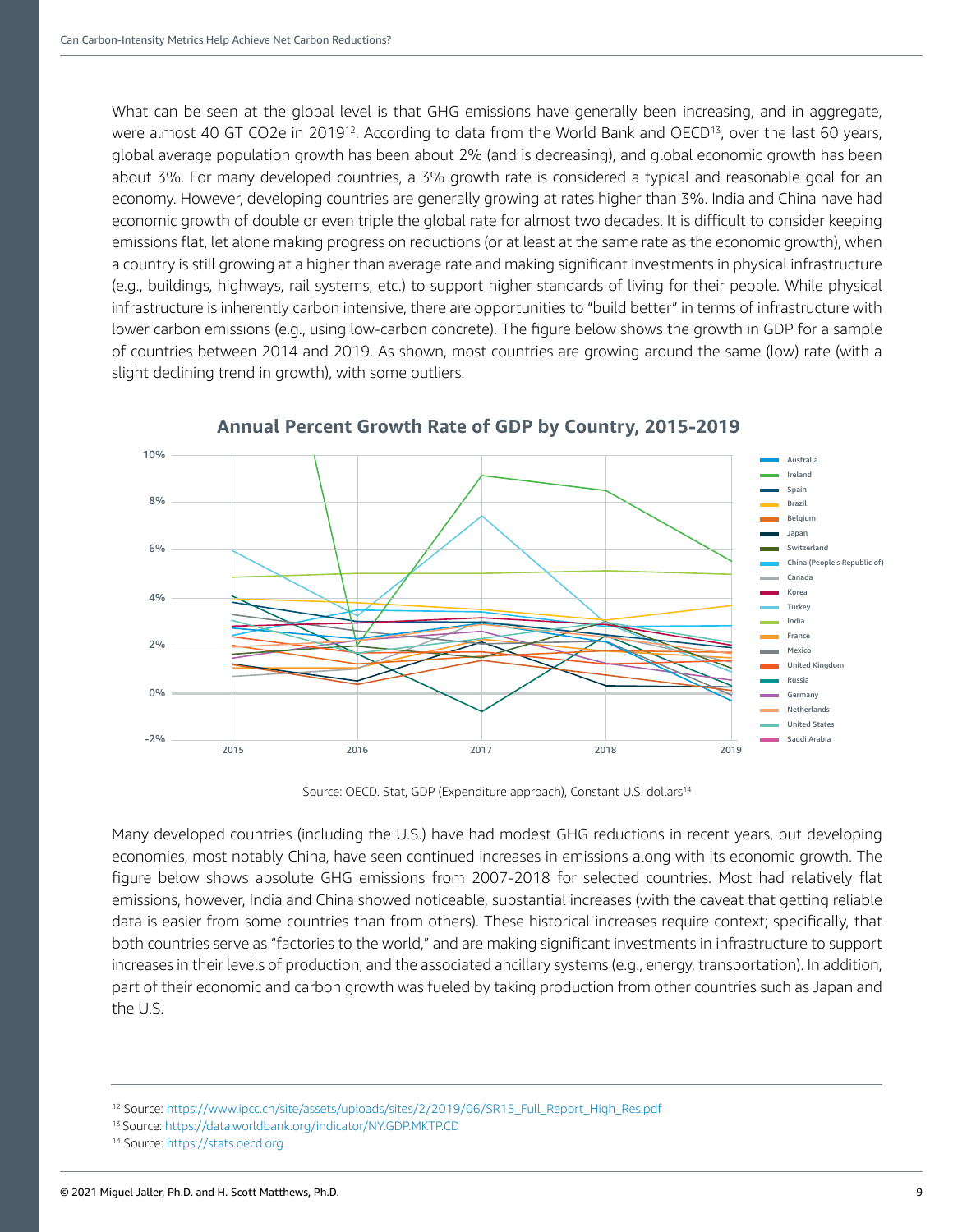

#### **GHG Emissions Top 10 Emitters (2007-2018) in Million tons of CO2e**

Overall, total (absolute) emissions do not consider how an economy is growing. The following graph compares the 5-year compound annual growth rate (CAGR) of countries' economic growth (GDP in the x-axis), and the countries' 5-year CAGR with respect to total GHG emissions (y-axis). The size of the circle is based on the relative value of the GDP in 2018. The graph shows a larger concentration of countries that have not decoupled their economies (top right), though, the closeness to the x-axis indicates that their economic growth is slightly larger than emissions patterns. There are also a handful of countries (lower right) that have managed to increase their economy over the last 5 years, while at the same time decreasing emissions. On the contrary, there are countries in the left half of the graph which have exhibited a negative economic growth, with worrisome countries in the top left quadrant as they have experienced an increase in emissions under a negative economic growth.



Source: Climate Watch16

15 Source: [https://www.climatewatchdata.org/ghg-emissions?end\\_year=2018&gases=all-ghg&regions=TOP&sectors=total-including-lucf&](https://www.climatewatchdata.org/ghg-emissions?end_year=2018&gases=all-ghg®ions=TOP§ors=total) [source=-CAIT&start\\_year=1990](https://www.climatewatchdata.org/ghg-emissions?end_year=2018&gases=all-ghg®ions=TOP§ors=total)

<sup>16</sup> [Source: Authors' estimate using GPD and GHG data from https://www.climatewatchdata.org/ghg-emissions?end\\_year=2018&start\\_year=2014](https://www.climatewatchdata.org/ghg-emissions?end_year=2018&gases=all-ghg®ions=TOP§ors=total)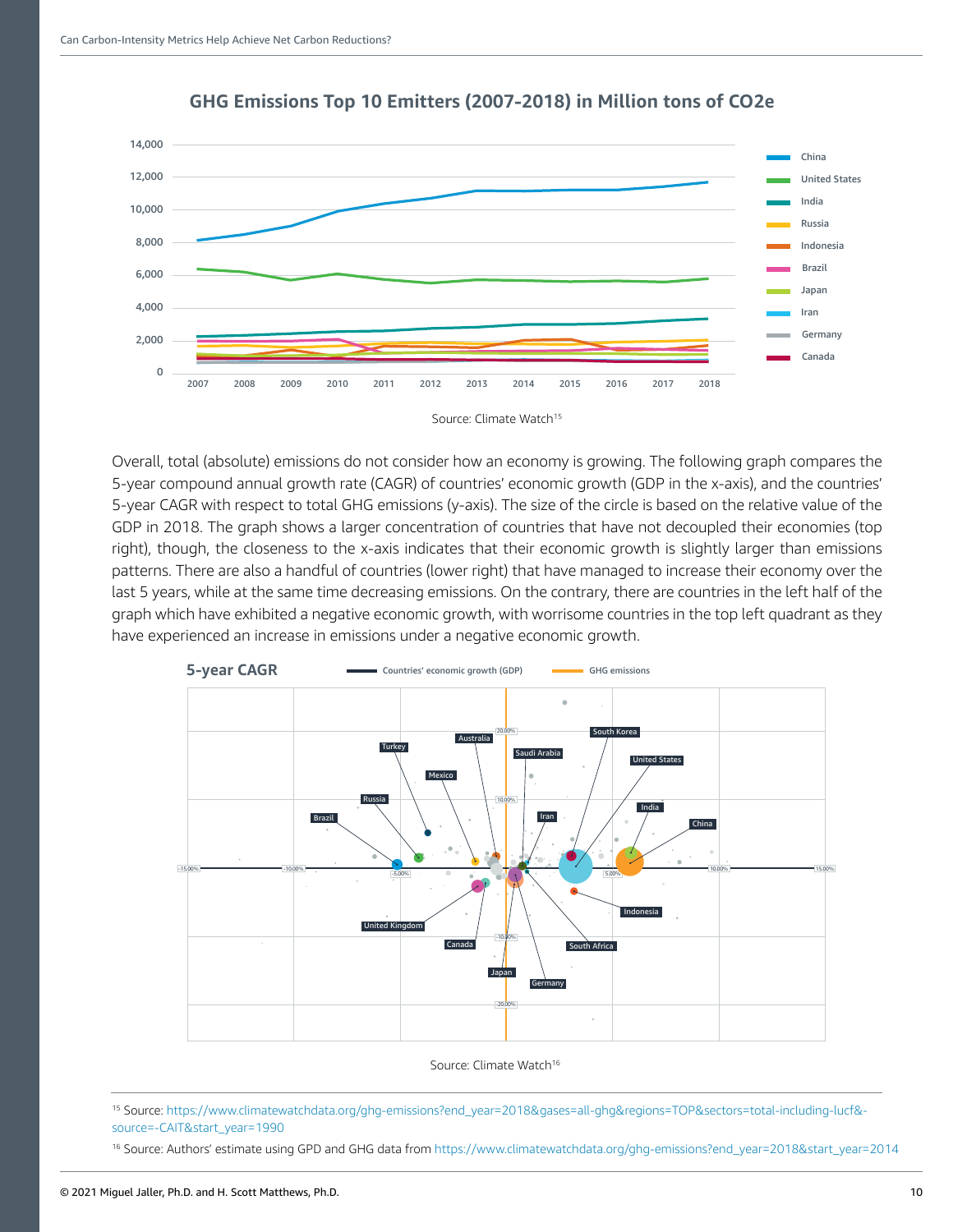The following chart shows U.S. dollar GDP-adjusted emissions for the same "top emitting" countries (meaning that the CI was found in the home currency of each country and then converted to U.S. dollars in each year). In short, most countries' GHG emissions per-GDP are exhibiting a decreasing CI over time. Whether these intensity reductions are lower or greater than the rate of economic growth varies by country.



**GHG Emissions per GDP (2007-2018) in tCO2e/million \$ GDP**

Additionally, intensity improvements do not guarantee lower total emissions; intensity improvements are, however, a necessary, though insufficient, condition to achieving climate change reductions, as they only point towards an improvement trajectory.

## Corporate Trends

At the corporate level, many long-established global companies have been reporting GHG emissions, including Scope 3 emissions, for many years. Consistent with the global and country level growth-related discussion, the same argument can be made for high-growth companies and industries. Across many industries globally, the average industrial growth has a historical 5-year (2015-2020) CAGR of less than 1% per year (see figure below). On the high end of the growth rates are industries with 5% growth per year, with larger (in revenue) industries having relatively higher growth rates. Companies or industries growing significantly more than 5% per year could be considered high-growth companies (a 5% per year growth rate would see revenue doubling in 14 years). Companies with low or flat revenue growth could likely see carbon emission reductions without much additional effort, compared to high-growth companies that have to decouple their emissions from growth.

17 Source: [https://www.climatewatchdata.org/ghg-emissions?calculation=PER\\_GDP&end\\_year=2018&gases=all-ghg&regions=TOP&sectors=](https://www.climatewatchdata.org/ghg-emissions?calculation=PER_GDP&end_year=2018&gases=all-ghg®io) [total-including-lucf&source=CAIT&start\\_year=2007](https://www.climatewatchdata.org/ghg-emissions?calculation=PER_GDP&end_year=2018&gases=all-ghg®io)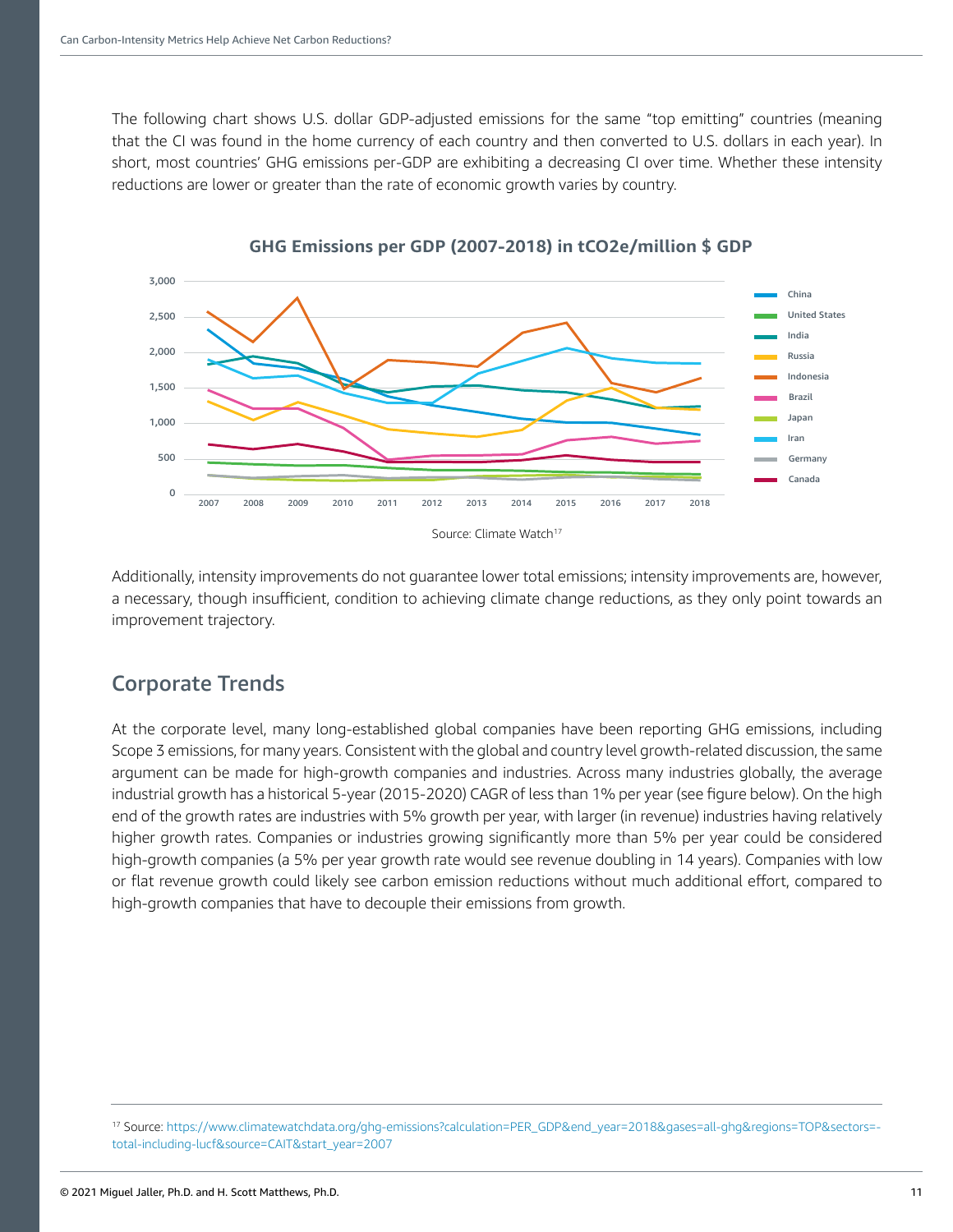

Revenue and annual growth rate of globally aggregated industries from 2015 to 20201.

Large (in terms of market capitalization or revenue) companies in the U.S. are listed by the Fortune 500, which lists both large public and private companies, and the Standard & Poor's 500 Index (S&P 500), which includes the largest publicly-traded companies. Over the last 5-years, CAGR has been between 9% and 12%. Fortune also tracks the 100 "fast growth" companies, and these companies had a 3-year annual revenue growth rate of about 19%19. Companies like this are hard-pressed (either from internal decarbonization commitments or from potential external market or regulatory forces) to make substantial absolute reductions in GHGs while still maintaining such high growth. Similar to the example of China above, these fast-growth companies could benefit from having a parallel CI reduction strategy in the short term, while pursuing overall carbon emissions reductions in the longer term. The CI reduction strategy can help show and track progress, and as mentioned before, provide an indication of the trajectory towards absolute GHG reductions. This could also be a useful way of demonstrating the efficiency benefits of a low-intensity company taking market share from a higher-intensity company. That said, a company, whether in positive, negative or no growth, may or may not have low-intensity processes or sub-industries, thus affecting net emissions based on the type of market substitution.

Recalling the discussion in the previous section, as various countries are experiencing higher than average growth, it motivates the thought that global companies may be generally reducing emissions except for operations in high-growth countries where they do business. On the other hand, companies regardless of growth could be implementing reduced carbon-intensity strategies and investments, even in countries that do not show a clear carbon reduction path. Further work is needed to assess the performance of companies of varying growth rates of doing business in countries with varying growth rates. Their relative performance in the different countries could be studied to see whether there were leading indicators of performance in reducing total emissions, or from an intensity perspective.

<sup>&</sup>lt;sup>18</sup> Source: [https://cdn.statcdn.com/static/promo/Statista\\_Global\\_Industry\\_Forecast\\_Summary\\_2016.pdf](https://cdn.statcdn.com/static/promo/Statista_Global_Industry_Forecast_Summary_2016.pdf)

<sup>19</sup> Source: [https://fortune.com/100-fastest-growing-companies/](https://fortune.com/100-fastest-growing-companies/ )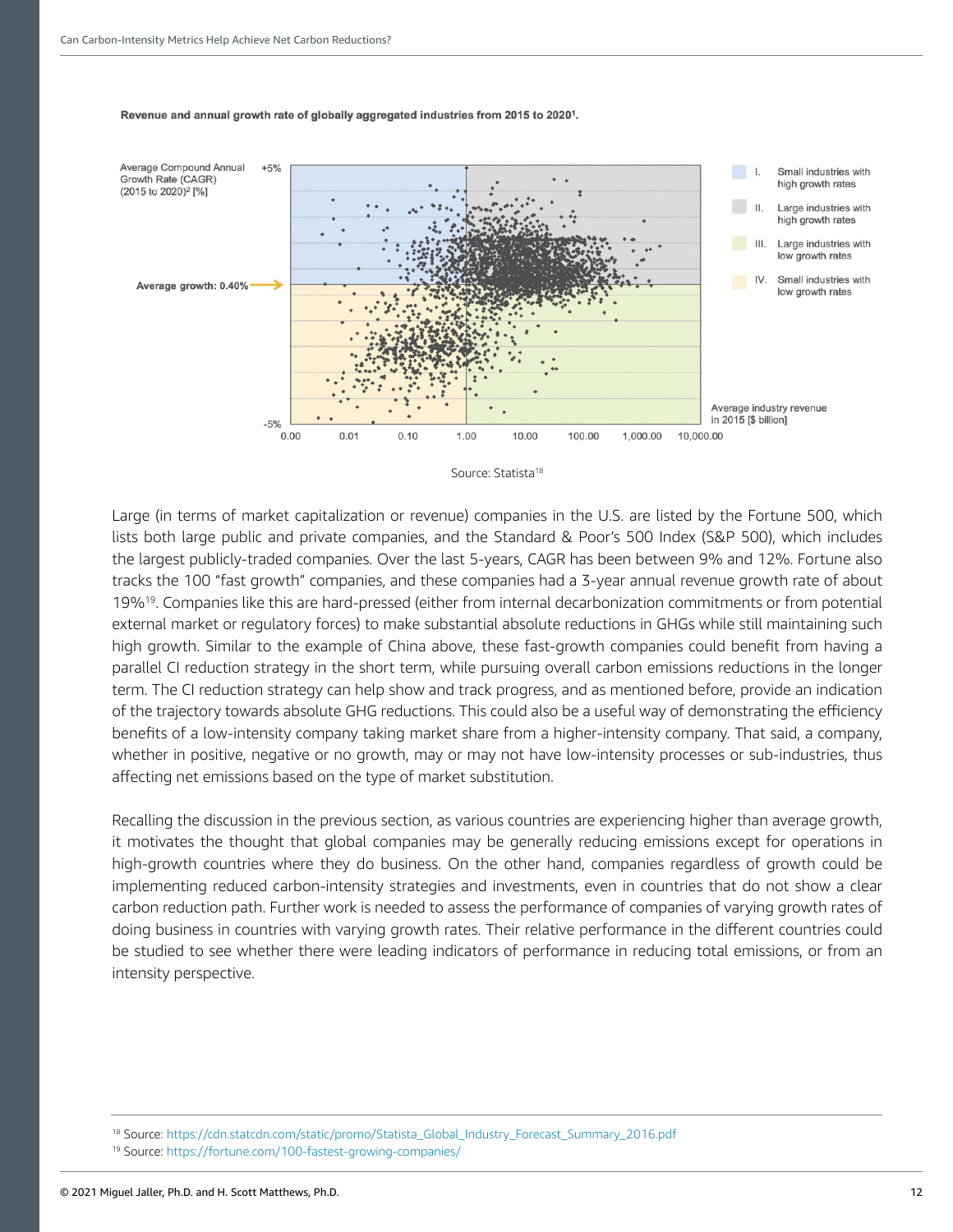### Measures and Investments

The use of absolute and carbon-intensity metrics has also been gaining significant interest from companies, investors, and financial institutions as a way of evaluating their exposure to carbon change risk, specifically, assessing the efficiency of investments, holdings, and processes with respect to climate risk<sup>20</sup>. In the financial sector for example, the Montreal Pledge<sup>21</sup> and the Financial Stability Board (FSB) have been promoting the use of climate-related risks and emissions reporting for risk management and to improve strategic planning. FSB established the Task Force on Climate-related Financial Disclosures (TCFD)<sup>22</sup> and has been providing financial disclosure recommendations that provide adequate information, and ultimately help inform capital allocation and investments, especially towards more sustainable and resilient business and operational models. Further, the TFCD defines four widely-adopted metrics, including: i) Weighted Average Carbon Intensity; ii) Total Carbon Emissions; iii) Carbon Emissions to Value Invested; and iv) Carbon Emissions to Revenue Intensity. Although developed to assess portfolios and investments from financial institutions, these metrics could also be used by companies in other sectors to assess and evaluate their internal projects and capital investments considering their total carbon or intensity outcomes.

CDP data of voluntarily reported GHG emissions from companies are not included in this white paper. Instead, we manually collected publicly available data from companies' sustainability reports and websites, financial reports to the U.S. Securities and Exchange Commission (SEC), and other secondary sources. We chose companies that: (1) are relevant to our discussion (i.e., have large, continuous growth), and from industrial sectors such as technology, retail and logistics; and (2) have been publicly reporting their Scope 1-3 GHG emissions for the past few years (e.g., via annual ESG reports). Overall, various companies have reported flattening or even decreasing GHG emissions. The chart below shows revenue history (annual, in the black bars) for selected comparable companies in the past four years.



Revenue / Sales (\$billions) **The YoY Revenue Change** 

Source: Company Websites and Reports

20 Source:<https://www.ssga.com/library-content/pdfs/insights/carbon-footprinting-an-anvestor-toolkit.pdf>

- 21 Source: [https://montrealpledge.org/](https://montrealpledge.org/ )
- 22 Source: [https://www.fsb-tcfd.org/](https://www.fsb-tcfd.org/ )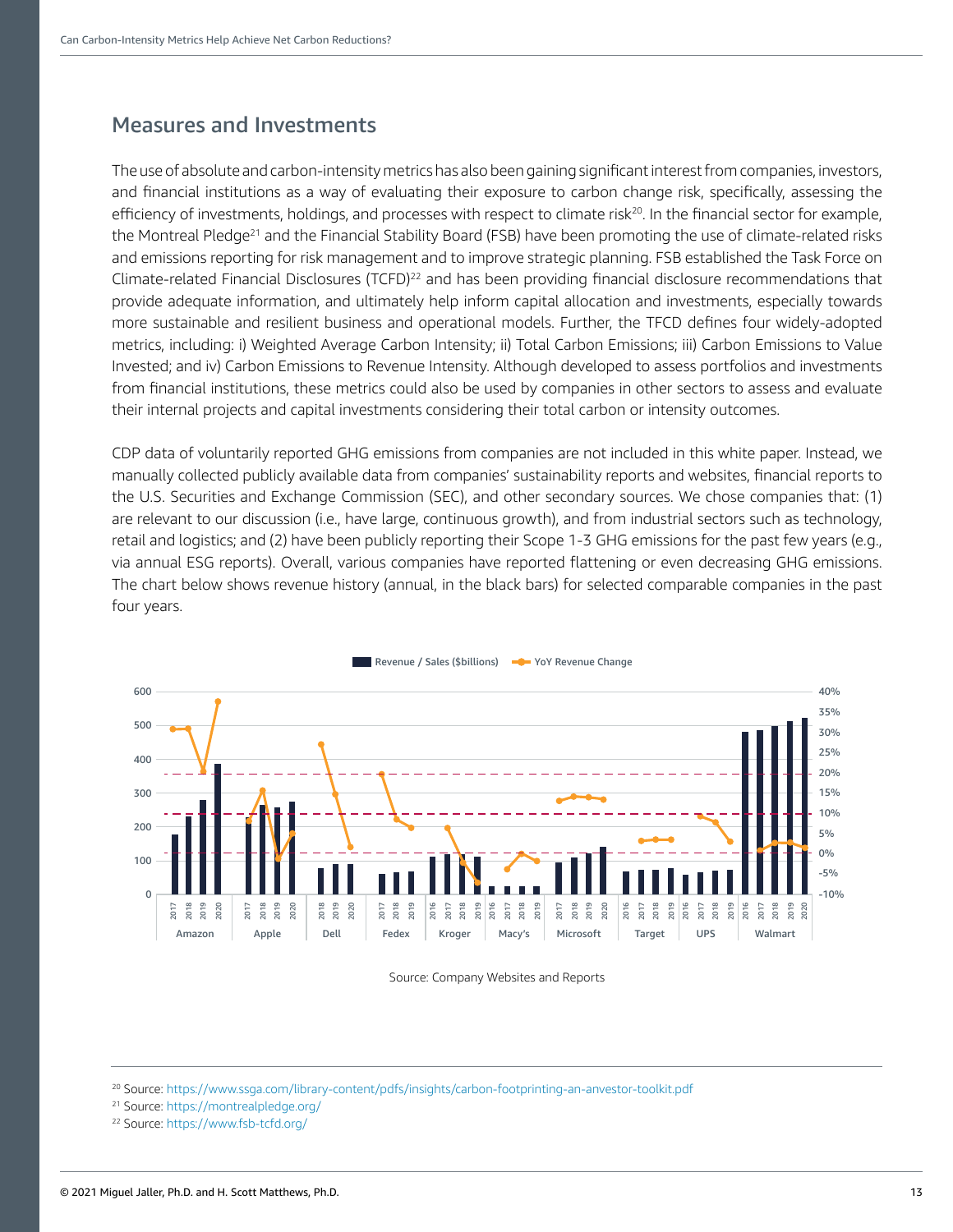Most companies are growing based on a revenue metric (orange lines, year on year revenue growth), with most having annual growth rates of less than 10%, or at most, 15% (as shown by the horizontal dashed lines). Likewise, based only on total (absolute) emissions, more than half of the companies' Scope 1 and 2 emissions are increasing. It is important to recognize that while most of these companies are still growing (in terms of revenue), their growth rates are, for the most part, declining or remaining flat, and only a few have growth rates above 10%. However, most of the companies have a positive growth rate, thus their corresponding decline in total emissions may be attributed to CI improvements, such as: Walmart's Project Gigaton<sup>21</sup> working along the supply chain to reduce emissions; Apple's<sup>22</sup> investments in 100% renewable energy use in its offices, retail stores and data centers (already achieved in 43 countries); Amazon's<sup>23</sup> commitment to The Climate Pledge to decarbonize its business with investments in cleaner energy, zero emission vehicles, and other developments; or UPS's'24 developments in smart logistics, and the decarbonization of its fleet and fuels. Some of the companies in the sample are more established, whereas others are operating in emerging markets, and in some cases disrupting or leading new markets (e.g., on-demand economies). Consequently, they may be at different stages of their emission reduction trajectories.

Based on the data provided by these companies in their annual reports, we identified the following key observations. First, not all companies of interest have consistent reported data in the past 5 years that allow for a trend analysis. Several issues include, the historic length of detailed reporting, the timing and consideration of scope 3 (and when considered it may only include corporate travel, for example), or the fact that values may only be reported in figures. Second, for the most part, most companies are showing decreasing absolute and carbon-intensity trends. And Third, generally, the companies whose absolute emissions were increasing showed decreases in CI. As mentioned before, reducing CI is important because it may be evidence of continuous improvements in which companies innovate and implement efficient processes (e.g., transport and energy). Although it cannot guarantee absolute emission reductions, especially for fast growing companies, it could provide a directional expectation of absolute emission reductions in the mid- to long-term. Science-based targets (SBTs) have been used in this way to help entities link their reduction targets with available climate science. This is done by providing evidence of, for example, how a target will help meet the expectations of the Paris Agreement and the ways in which an absolute or intensity-based target would be achieved.

22 Source:<https://unfccc.int/climate-action/momentum-for-change/climate-neutral-now/apple>

<sup>21</sup> Source:<https://www.walmartsustainabilityhub.com/climate/project-gigaton>

<sup>23</sup> Source:<https://sustainability.aboutamazon.com/>

<sup>24</sup> Source:<https://sustainability.ups.com/sustainability-strategy/environmental-responsibility>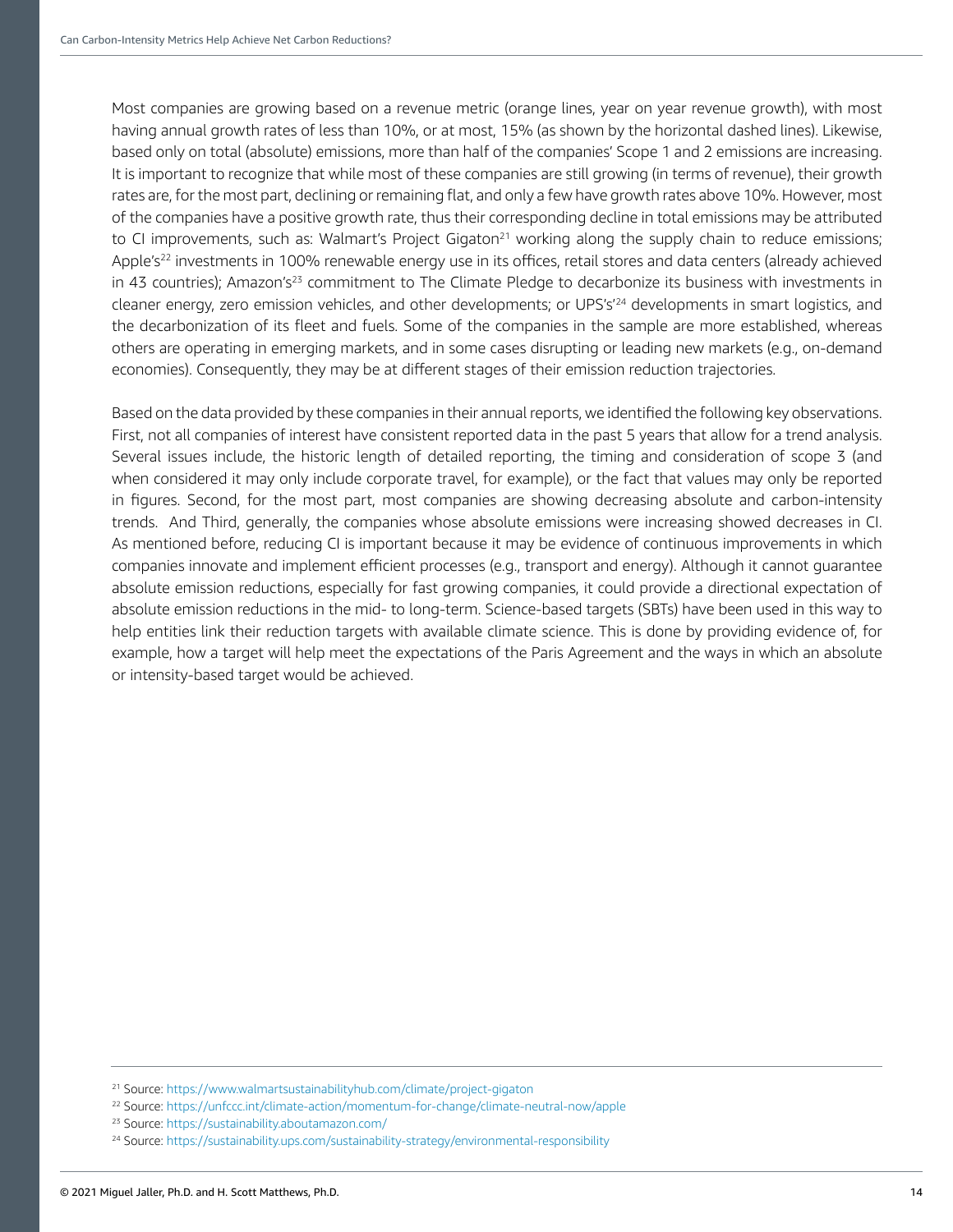#### **Discussion and Synthesis 4**

Any comparison of countries, industries, or companies will generally comprise a mix of entities having average, above average, and below-average growth. These entities may also be setting carbon reduction targets. While comparing these entities can be challenging in economic terms, making climate-relevant comparisons is even harder, as both total emissions and intensity-based metrics can be used.

Total emissions trajectories can show how an entity is performing at a high level, but may mask the effects of shortterm capital investments (e.g., buildings, vehicle fleets, etc.) made that enable longer term emissions reductions needed to get to targets like net zero. Infrastructure investments are investments in the future. When done in a climate-friendly way, investments made today in order to ensure a Net Zero 2040 represent a socially valuable investment strategy. Investments can generate double dividends, enabling growth AND helping to meet carbon reduction or intensity reduction goals. For example, a fast-growing company that invests in renewable electricity for its facilities, or replaces fossil-fueled vehicles with zero emission vehicles (e.g., battery electric, fuel cell), will enable additional revenues and also reduce the company's CI even if the investments are insufficient to reduce their total footprint due to growing emissions from other activities.

For high growth entities, tracking CI of overall activity, or for key components, may be a critical part of analyzing progress towards meeting reduction goals. During periods of fast growth and innovation-driven market disruption, CI improvements may be expected to catch up to or outpace economic growth, and result in net total emissions reductions. In most cases, fast growing companies are not tied to legacy systems and infrastructure. This offers the opportunity to focus investments in new processes, assets, systems, and infrastructure that can achieve substantial intensity reductions at lower costs, with minimal disruptions to day-to-day operations.

These new technologies and business models help achieve direct and internal improvements, and may provide system-level benefits as they allow substituting entire processes (e.g., traditional shopping) with more efficient ones (e.g., online shopping). They may also enable behavioral changes that further help decarbonization efforts.

Developing parallel metrics for total and CI-based targets can play an important role in transitioning to more efficient processes, and could be adopted by more entities. CI-based targets can also enable innovative improvement pathways, as efforts can be spent identifying efficient processes or making the necessary changes and upgrades to existing processes to reduce their intensity. For example, replacing grid electricity with renewable electricity in a building will reduce its carbon footprint. This is a great outcome, but if the building can also be redesigned through the use of innovative technologies to increase revenue in a subsequent year, the footprint would remain unchanged, but the intensity would continue to decrease. The same is true for the use of fleet vehicles, which can be decarbonized to reduce the overall footprint, but can also have delivery routes better optimized to reduce intensity. If packaging volume can be reduced, total emissions decrease, and if more packages can fit in a vehicle, then intensity is further reduced. Making such systems more efficient can have further overall benefits to financial and carbon performance, but those efficiency gains might only be recognized with intensity-based metrics. Total carbon reduction targets, on the contrary, can potentially eliminate the flexibility of a gradual improvement, and make it more difficult for companies to meet those goals while remaining competitive or growing. Such targets when viewed in the larger market context can also be inequitable.